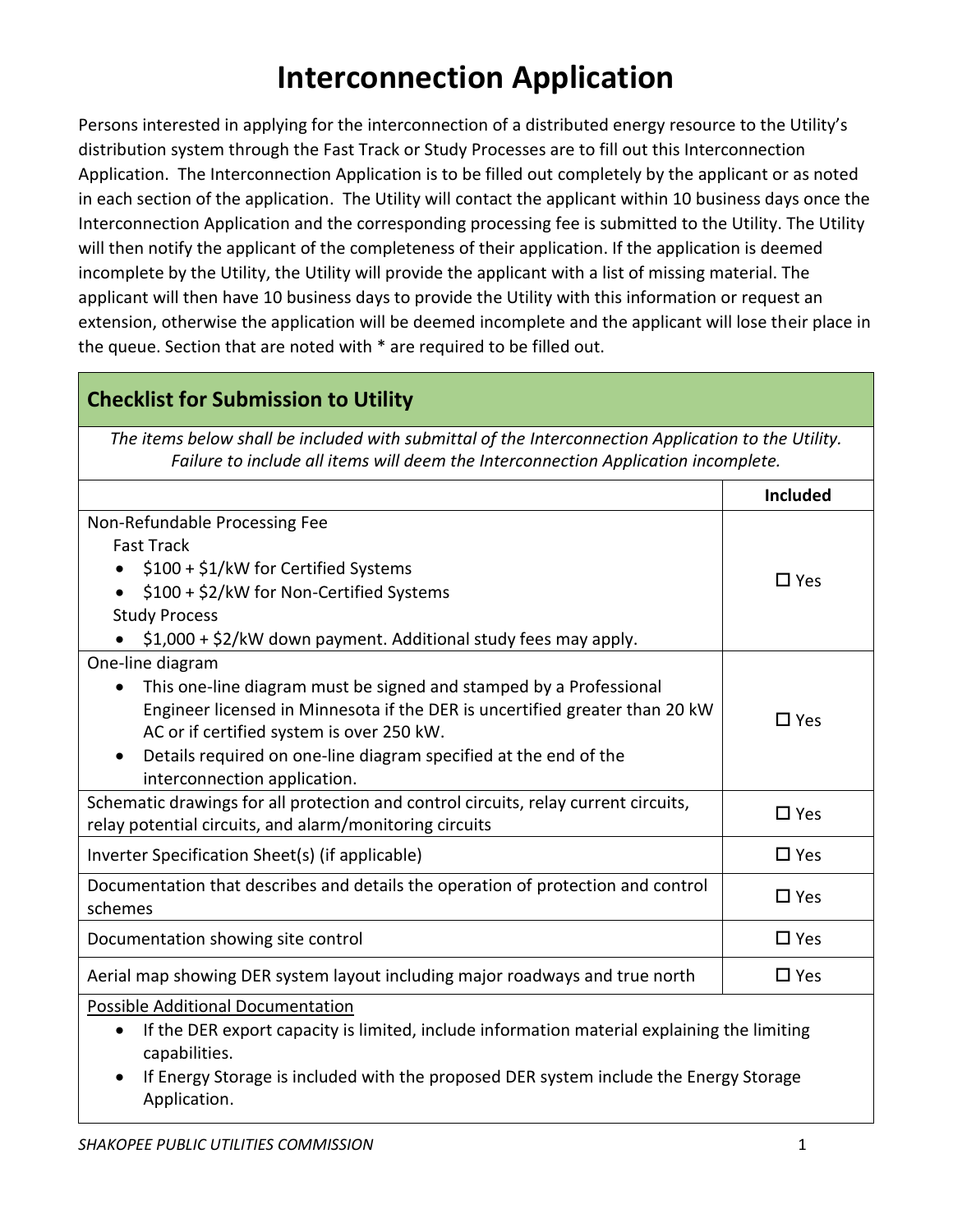| General <sup>*</sup>                                                              |                                                                                      |                                                                                              |                      |  |
|-----------------------------------------------------------------------------------|--------------------------------------------------------------------------------------|----------------------------------------------------------------------------------------------|----------------------|--|
| <b>Select Review Process:</b>                                                     | $\Box$ Fast Track Process                                                            |                                                                                              | $\Box$ Study Process |  |
| Application is for:                                                               | $\Box$ New Distribution Energy<br>Resource                                           | $\Box$ Capacity Addition or Material Modification<br>to Existing Distributed Energy Resource |                      |  |
|                                                                                   | If Capacity Addition or Material Modification to existing facility, please describe: |                                                                                              |                      |  |
|                                                                                   |                                                                                      |                                                                                              |                      |  |
|                                                                                   |                                                                                      |                                                                                              |                      |  |
| Distributed Energy Resource will be used for what reason? (Check all that apply): |                                                                                      |                                                                                              |                      |  |
| $\Box$ Net Metering<br>$\Box$ Supply Power to Interconnection Customer            |                                                                                      |                                                                                              |                      |  |
| $\square$ Supply Power to Area EPS                                                |                                                                                      |                                                                                              |                      |  |
| \$<br>Installed DER System Cost (before incentives):                              |                                                                                      |                                                                                              |                      |  |

| <b>Interconnection Customer *</b>                                |               |        |           |  |
|------------------------------------------------------------------|---------------|--------|-----------|--|
| Full Name (must match the name of the existing service account): |               |        |           |  |
| <b>Account Number:</b>                                           | Meter Number: |        |           |  |
| <b>Mailing Address:</b>                                          |               |        |           |  |
| City:                                                            |               | State: | Zip Code: |  |
| Email:                                                           |               | Phone: |           |  |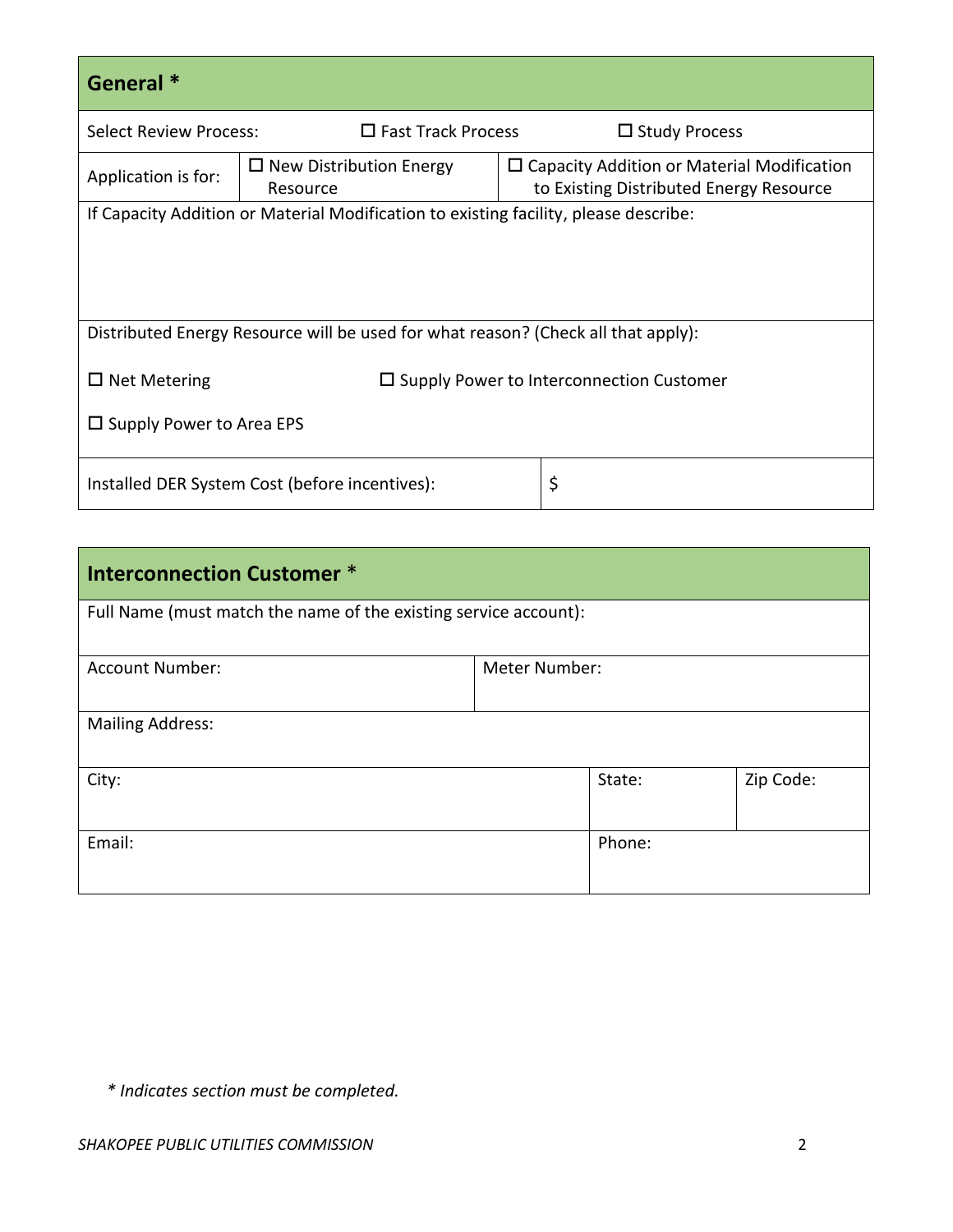| <b>Application Agent *</b>                                                                      |                       |
|-------------------------------------------------------------------------------------------------|-----------------------|
| Is the Customer using an Application Agent for this application?                                | $\square$ Yes<br>∐ No |
| If Interconnection Customer is not using an Application Agent, please skip to the next section. |                       |
| <b>Application Agent:</b>                                                                       |                       |
| <b>Company Name:</b>                                                                            |                       |
| Email:                                                                                          | Phone:                |

| Distributed Energy Resource Information *                                                                   |  |           |                               |  |                  |                 |
|-------------------------------------------------------------------------------------------------------------|--|-----------|-------------------------------|--|------------------|-----------------|
| <b>Estimated Installation Date:</b>                                                                         |  |           |                               |  |                  |                 |
| Location (if different from mailing address of Interconnection Customer):                                   |  |           |                               |  |                  |                 |
| Will the Proposed DER system be interconnected to an existing electric service?                             |  |           |                               |  | $\Box$ Yes       | $\square$ No    |
| Is the Distributed Energy Resource a single generating unit or multiple?                                    |  |           |                               |  | $\square$ Single | $\Box$ Multiple |
| DER Type (Check all that apply):                                                                            |  |           |                               |  |                  |                 |
| $\Box$ Solar Photovoltaic<br>$\square$ Wind<br>$\Box$ Energy Storage                                        |  |           |                               |  |                  |                 |
| $\square$ Solar Thermal<br>$\square$ Combined Heat and Power                                                |  |           | $\Box$ Other (please specify) |  |                  |                 |
| DER systems with Energy Storage must also submit the Energy Storage Application to the Utility.             |  |           |                               |  |                  |                 |
| Total Number of Distributed Energy Resources to be                                                          |  |           |                               |  |                  |                 |
| interconnected pursuant to this Interconnection Application:                                                |  |           |                               |  |                  |                 |
| $\square$ Single Phase $\square$ Three Phase<br>Phase configuration of Distributed Energy Resource(s):      |  |           |                               |  |                  |                 |
| Type of Generator:<br>$\Box$ Inverter<br>$\square$ Synchronous<br>$\Box$ Induction                          |  |           |                               |  |                  |                 |
| Aggregate DER Capacity (the sum of nameplate capacity of all generation and storage devices at the<br>PCC): |  |           |                               |  |                  |                 |
|                                                                                                             |  | $kW_{ac}$ |                               |  |                  | $kVA_{ac}$      |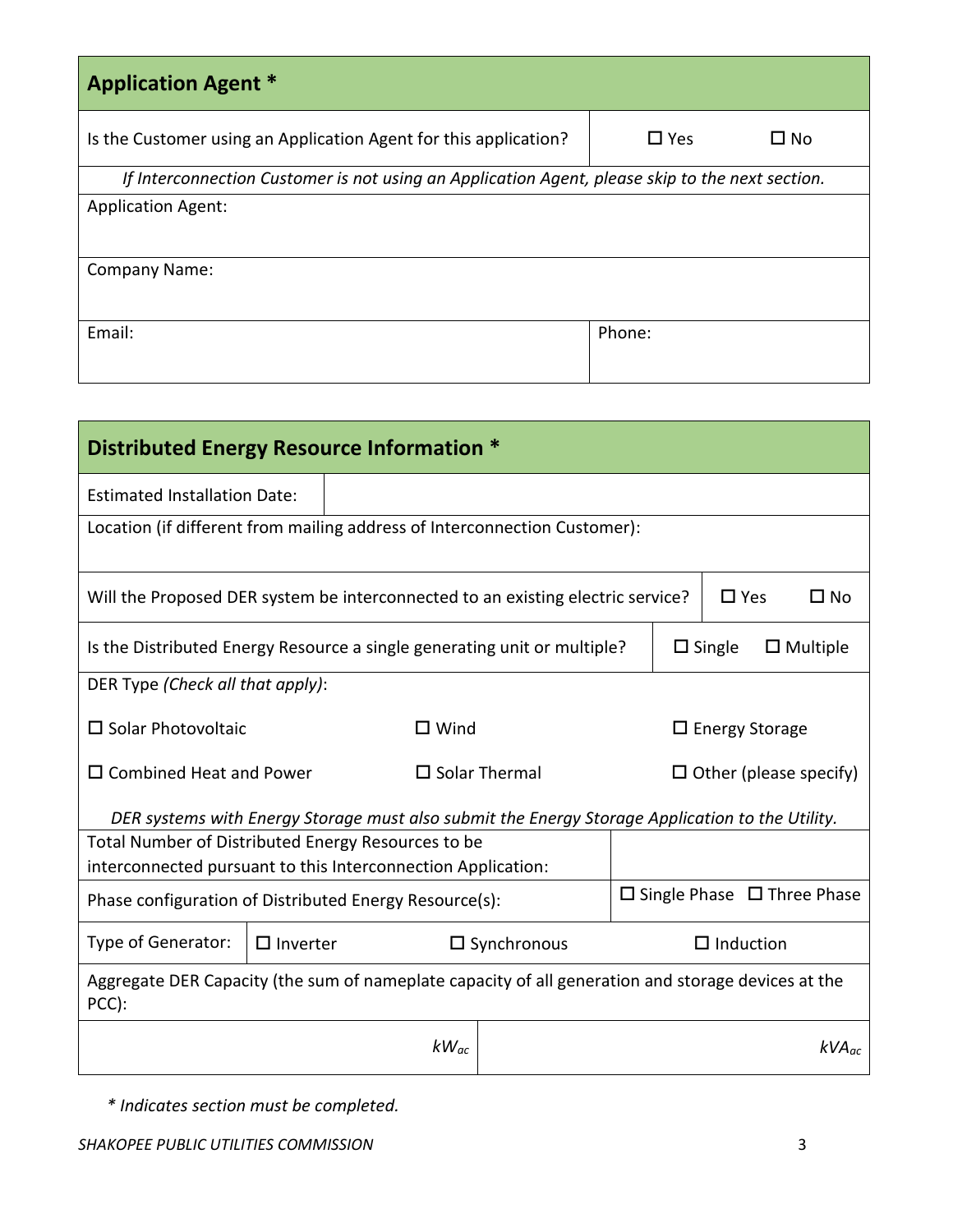| <b>Export Capacity Limitation *</b>                                                                                                              |            |           |  |  |
|--------------------------------------------------------------------------------------------------------------------------------------------------|------------|-----------|--|--|
| Is the export capability of the DER limited?                                                                                                     | $\Box$ Yes | ∐ No      |  |  |
| If the DER export capacity is limited, complete the following sections and include information material<br>explaining the limiting capabilities. |            |           |  |  |
| Maximum Physical Export Capacity Requested:                                                                                                      |            | $kW_{ac}$ |  |  |
| If Yes, please provide additional details describing method of export limitation:                                                                |            |           |  |  |
|                                                                                                                                                  |            |           |  |  |
|                                                                                                                                                  |            |           |  |  |

| Load Information *                                 |           |
|----------------------------------------------------|-----------|
| Interconnection Customer's or Customer-sited Load: | $kW_{ac}$ |
| Typical Reactive Load (if known):                  |           |

|   | <b>Equipment Certification *</b>                                                                                                                                           |                         |  |  |  |
|---|----------------------------------------------------------------------------------------------------------------------------------------------------------------------------|-------------------------|--|--|--|
|   | Is the DER equipment certified?                                                                                                                                            | $\Box$ Yes<br>$\Box$ No |  |  |  |
|   | Please list all IEEE 1547 certified equipment below. Include all certified equipment manufacturer<br>specification sheets with the Interconnection Application submission. |                         |  |  |  |
|   | Certifying Entity<br><b>Equipment Type</b>                                                                                                                                 |                         |  |  |  |
|   |                                                                                                                                                                            |                         |  |  |  |
| າ |                                                                                                                                                                            |                         |  |  |  |
| 3 |                                                                                                                                                                            |                         |  |  |  |
| 4 |                                                                                                                                                                            |                         |  |  |  |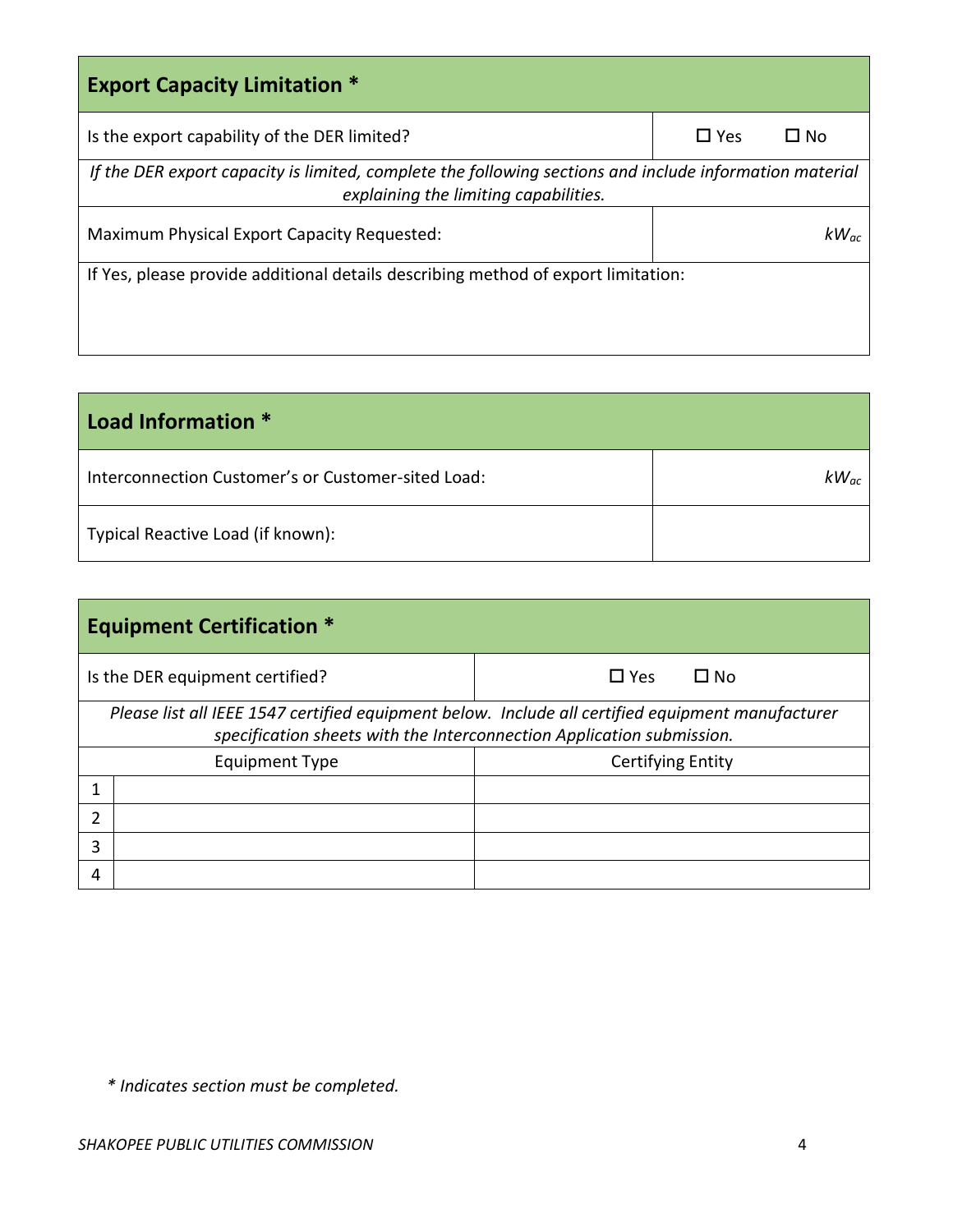| <b>Prime Mover *</b>                                                                                    |          |                       |  |                                  |                  |               |              |
|---------------------------------------------------------------------------------------------------------|----------|-----------------------|--|----------------------------------|------------------|---------------|--------------|
| Please indicate the prime mover:                                                                        |          |                       |  |                                  |                  |               |              |
| $\square$ Solar Photovoltaic                                                                            |          | $\Box$ Microturbine   |  |                                  | $\Box$ Fuel Cell |               |              |
| $\Box$ Reciprocating Engine                                                                             |          | $\square$ Gas Turbine |  | $\Box$ Other (please specify)    |                  |               |              |
| Is the prime mover compatible with certified protection equipment package?                              |          |                       |  |                                  |                  | $\square$ Yes | $\square$ No |
| <b>DER Manufacturer:</b>                                                                                |          | Model Name & Number:  |  |                                  | Version:         |               |              |
| List of Adjustable Set Points for Protection Equipment or Software:                                     |          |                       |  |                                  |                  |               |              |
| Summer Name Plate Rating:                                                                               |          | $kW_{ac}$             |  | Summer Name Plate Rating:        |                  |               | $kW_{ac}$    |
| Winter Name Plate Rating:                                                                               |          | $kVA_{ac}$            |  | <b>Winter Name Plate Rating:</b> |                  |               | $kVA_{ac}$   |
| <b>Rated Power Factor:</b>                                                                              | Leading: |                       |  | Lagging:                         |                  |               |              |
| A completed Power System Load Flow data sheet must be supplied with the Interconnection<br>Application. |          |                       |  |                                  |                  |               |              |

*Only appropriate sections beyond this point until the signature page are to be completed.*

| Distributed Energy Resource Characteristic Data (for Inverter-based machines)  |                                 |  |
|--------------------------------------------------------------------------------|---------------------------------|--|
| Max design fault contribution current:                                         |                                 |  |
| Is your response to the previous field an Instantaneous or RMS<br>measurement? | $\Box$ Instantaneous $\Box$ RMS |  |
| <b>Harmonic Characteristics:</b>                                               |                                 |  |
|                                                                                |                                 |  |
| Start-up Requirements:                                                         |                                 |  |
|                                                                                |                                 |  |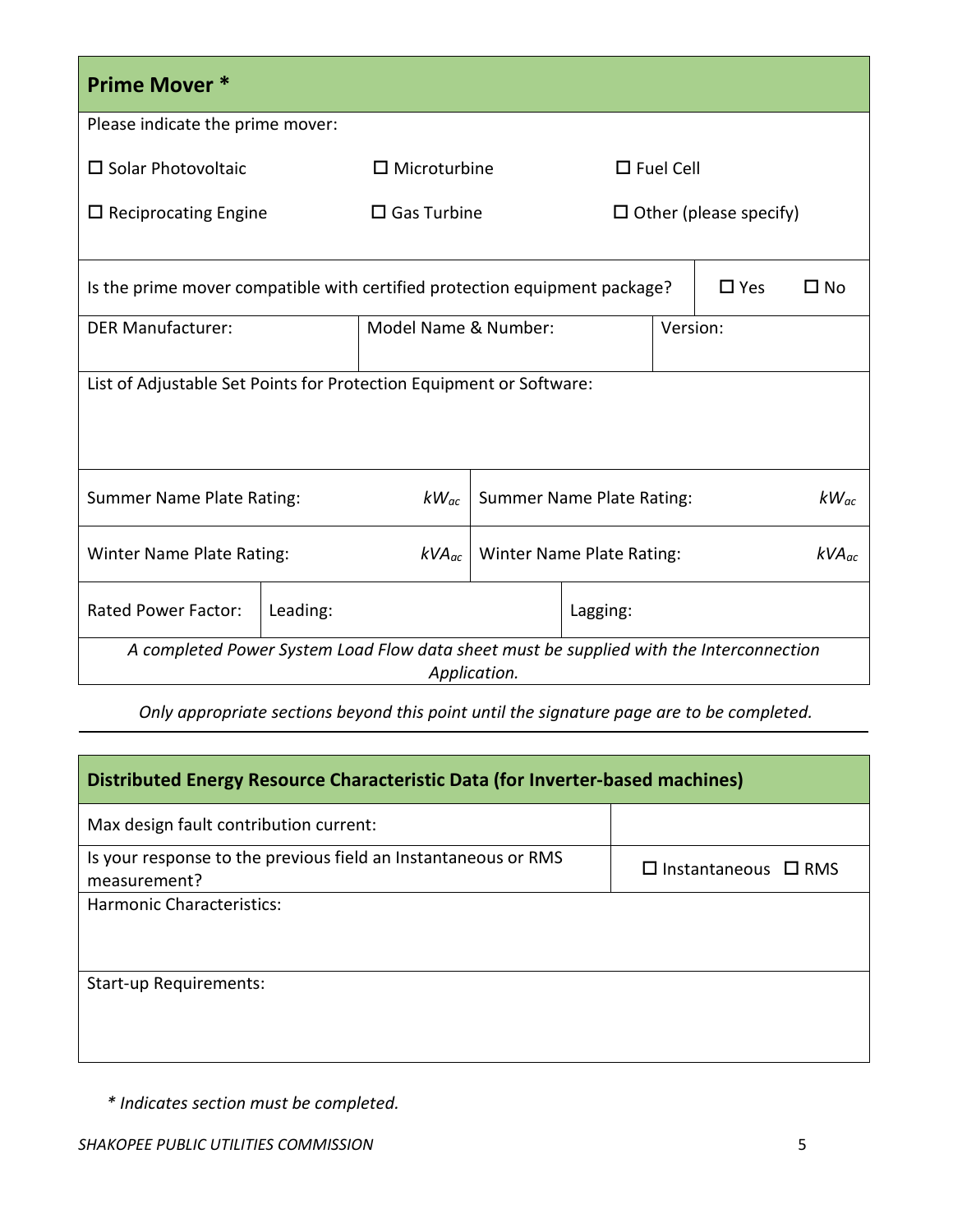# **Distributed Energy Resource Characteristic Data (for Synchronous machines)**

| RPM Frequency:                              | <b>Neutral Grounding Resistor:</b> |
|---------------------------------------------|------------------------------------|
| Direct Axis Synchronous Reactance, $X_d$ :  | Zero Sequence Reactance, $X_0$ :   |
| Direct Axis Transient Reactance, $X'_d$ :   | KVA Base:                          |
| Direct Axis Subtransient Reactance, $X_d$ : | Field Volts:                       |
| Negative Sequence Reactance, $X_2$ :        | Field Amperes:                     |

Please provide the appropriate IEEE model block diagram of excitation system, governing system and power system stabilizer (PSS) in accordance with the regional reliability council criteria. A PSS may be determined to be required by applicable studies. A copy of the manufacturer's block diagram may not be submitted.

| Distributed Energy Resource Characteristic Data (for Induction machines) |                                              |  |  |  |
|--------------------------------------------------------------------------|----------------------------------------------|--|--|--|
| <b>RPM Frequency:</b>                                                    | <b>Neutral Grounding Resistor:</b>           |  |  |  |
| Motoring Power (kW):                                                     | <b>Exciting Current:</b>                     |  |  |  |
| <b>Heating Time Constant:</b>                                            | Temperature Rise:                            |  |  |  |
| Rotor Resistance, $R_r$ :                                                | Frame Size:                                  |  |  |  |
| Stator Resistance, $R_s$ :                                               | Design Letter:                               |  |  |  |
| Stator Reactance, $X_s$ :                                                | Reactive Power Required In Vars (No Load):   |  |  |  |
| Rotor Reactance, $X_r$ :                                                 | Reactive Power Required In Vars (Full Load): |  |  |  |
| Magnetizing Reactance, $X_m$ :                                           | Total Rotating Inertia, H:                   |  |  |  |
| Short Circuit Reactance, $X_d$ :                                         |                                              |  |  |  |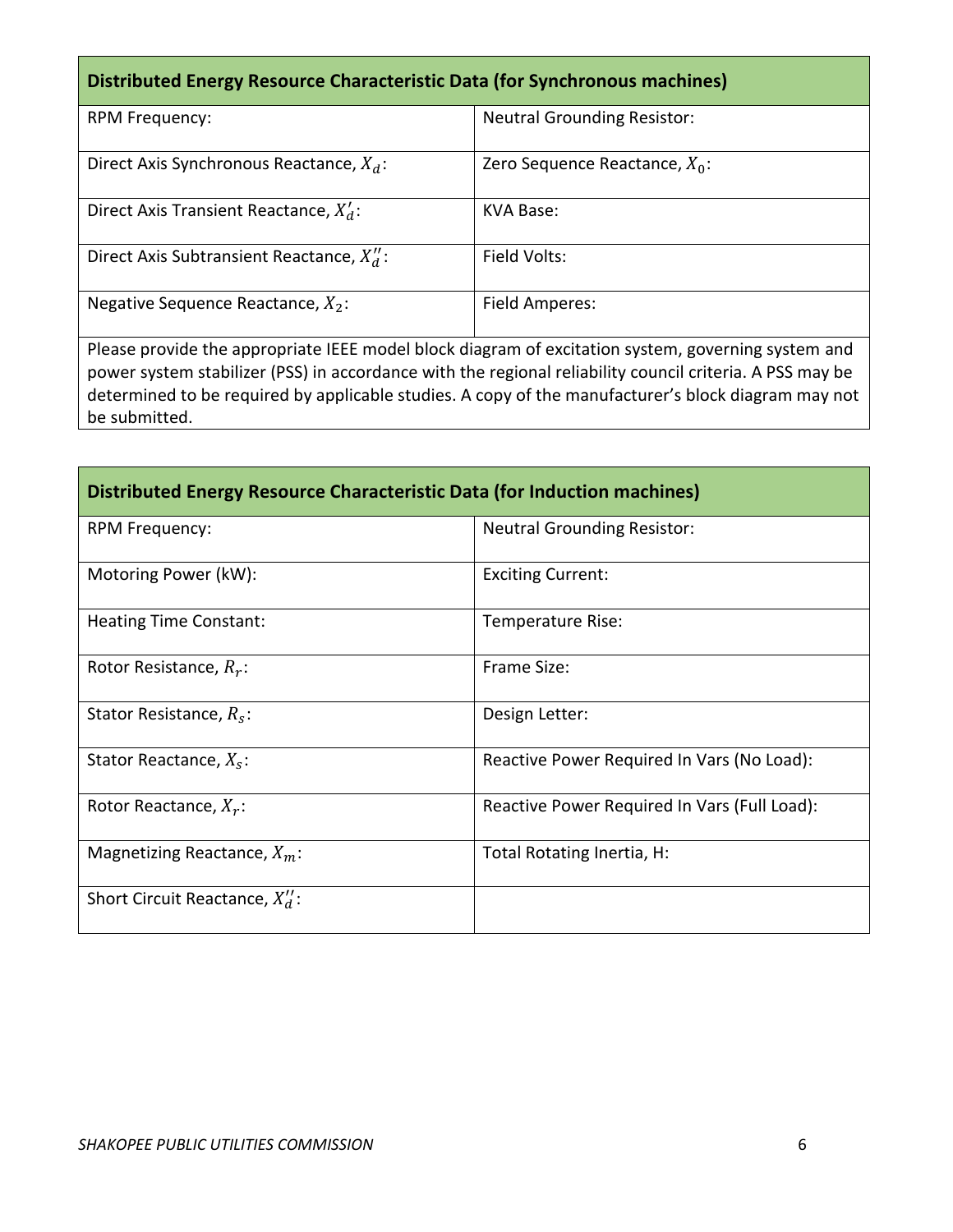| <b>Interconnection Facilities Information</b>                                         |                                |  |       |         |                                        |               |              |
|---------------------------------------------------------------------------------------|--------------------------------|--|-------|---------|----------------------------------------|---------------|--------------|
| Will a transformer be used between the DER and the Point of                           |                                |  |       |         | $\Box$ Yes                             | $\square$ No  |              |
| Common Coupling?<br>Will the transformer be provided by the Interconnection Customer? |                                |  |       |         |                                        |               |              |
| If yes, please fill in the fields below.                                              |                                |  |       |         |                                        | $\square$ Yes | $\square$ No |
| Proposed location of protective interface equipment on property:                      |                                |  |       |         |                                        |               |              |
|                                                                                       |                                |  |       |         |                                        |               |              |
| Transformer Data (For Interconnection Customer-Owned Transformer)                     |                                |  |       |         |                                        |               |              |
| What is the phase configuration of the transformer?                                   |                                |  |       |         | $\Box$ Single Phase $\Box$ Three Phase |               |              |
| Size (kVA):                                                                           | Transformer Impedance (%):     |  |       |         |                                        | On kVA Base:  |              |
| <b>Transformer Volts:</b><br>(Primary)                                                | Delta:                         |  |       | Wye:    |                                        | Wye Grounded: |              |
| <b>Transformer Volts:</b><br>(Secondary)                                              | Delta:                         |  |       | Wye:    |                                        | Wye Grounded: |              |
| <b>Transformer Volts:</b><br>(Tertiary)                                               | Delta:                         |  | Wye:  |         | Wye Grounded:                          |               |              |
| Transformer Fuse Data (For Interconnection Customer-Owned Fuse)                       |                                |  |       |         |                                        |               |              |
| Manufacturer:                                                                         | Type:                          |  | Size: |         |                                        | Speed:        |              |
| Interconnecting Circuit Breaker (For Interconnection Customer-Owned Circuit Breaker)  |                                |  |       |         |                                        |               |              |
| Manufacturer:                                                                         |                                |  | Type: |         |                                        |               |              |
| Load Rating (in Amps):                                                                | Interrupting Rating (In Amps): |  |       |         | Trip Speed (Cycles):                   |               |              |
| Interconnection Protective Relays (For Microprocessor Controlled Relays)              |                                |  |       |         |                                        |               |              |
| <b>Setpoint Function</b>                                                              |                                |  |       | Minimum |                                        |               | Maximum      |
|                                                                                       |                                |  |       |         |                                        |               |              |
|                                                                                       |                                |  |       |         |                                        |               |              |
|                                                                                       |                                |  |       |         |                                        |               |              |
|                                                                                       |                                |  |       |         |                                        |               |              |
|                                                                                       |                                |  |       |         |                                        |               |              |
|                                                                                       |                                |  |       |         |                                        |               |              |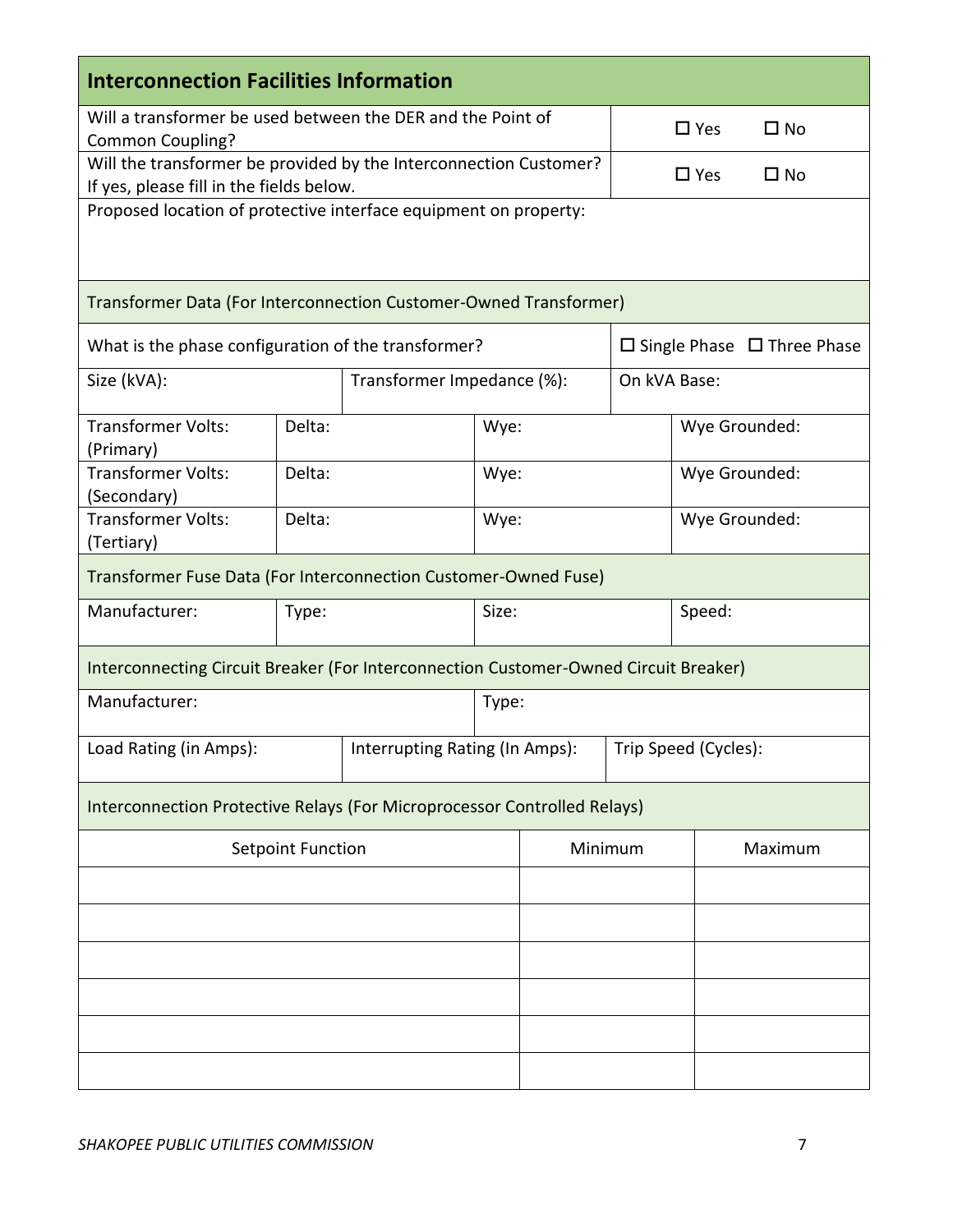| Interconnection Protective Relays (For Relays with Discrete Components) |       |                        |                        |                            |                            |  |
|-------------------------------------------------------------------------|-------|------------------------|------------------------|----------------------------|----------------------------|--|
| Manufacturer:                                                           | Type: |                        | Style/Catalog No.:     |                            | Proposed Setting:          |  |
| Manufacturer:                                                           | Type: |                        | Style/Catalog No.:     |                            | Proposed Setting:          |  |
| Manufacturer:                                                           | Type: |                        | Style/Catalog No.:     |                            | Proposed Setting:          |  |
| Manufacturer:                                                           | Type: |                        | Style/Catalog No.:     |                            | Proposed Setting:          |  |
| Manufacturer:                                                           | Type: |                        | Style/Catalog No.:     |                            | Proposed Setting:          |  |
| <b>Current Transformer Data:</b>                                        |       |                        |                        |                            |                            |  |
| Manufacturer:                                                           | Type: | <b>Accuracy Class:</b> |                        | Proposed Ratio Connection: |                            |  |
| Manufacturer:                                                           | Type: | <b>Accuracy Class:</b> |                        | Proposed Ratio Connection: |                            |  |
| <b>Potential Transformer Data:</b>                                      |       |                        |                        |                            |                            |  |
| Manufacturer:                                                           | Type: |                        | <b>Accuracy Class:</b> | Proposed Ratio Connection: |                            |  |
| Manufacturer:                                                           | Type: |                        | <b>Accuracy Class:</b> |                            | Proposed Ratio Connection: |  |

| <b>For Office Use Only</b> |                                  |            |      |
|----------------------------|----------------------------------|------------|------|
| Application ID:            |                                  |            |      |
| Date Received:             | <b>Application Fee Received:</b> | $\Box$ Yes | □ No |
| Date Completed:            |                                  |            |      |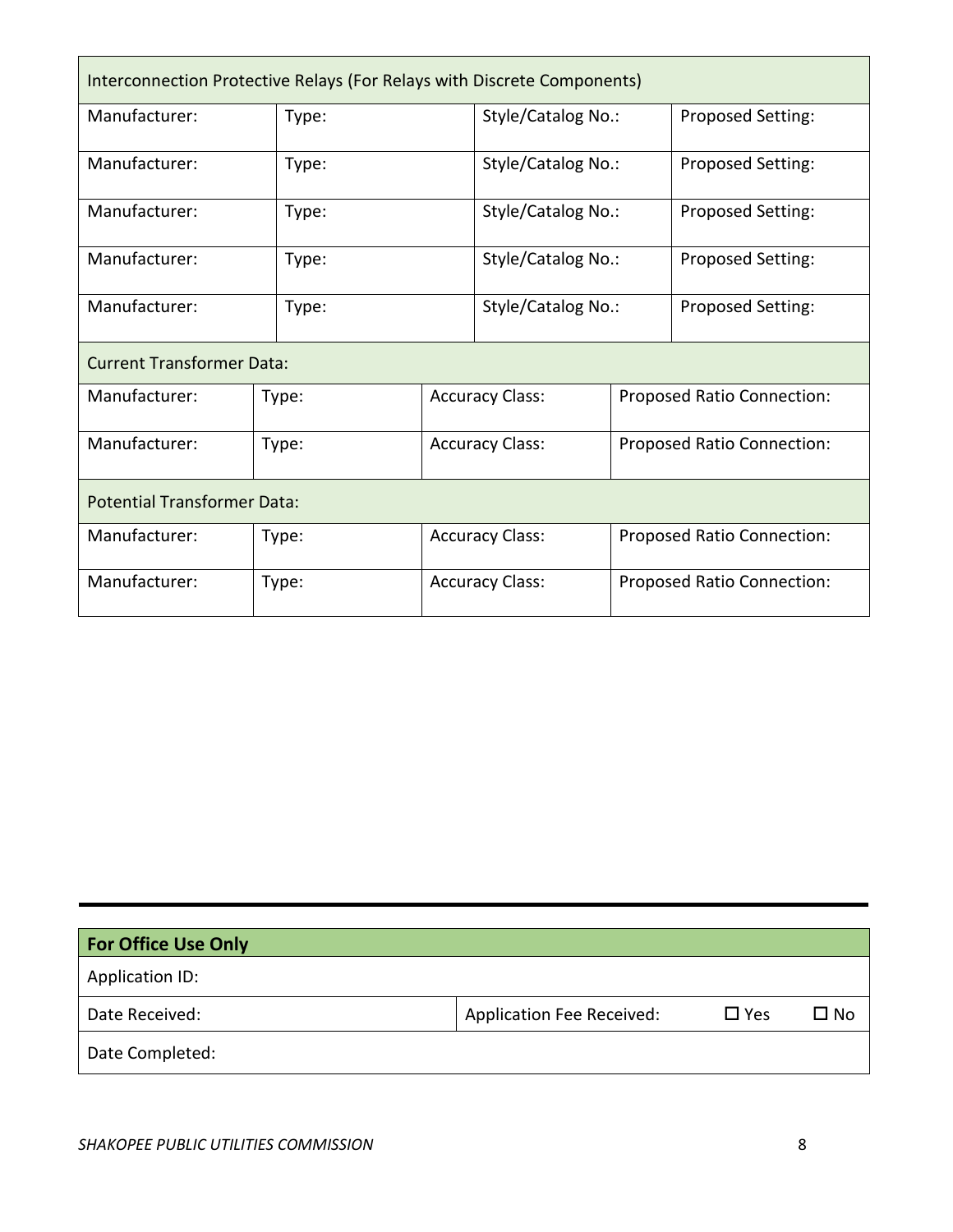### *Interconnection Agreement \**

*Proposed DER interconnections that are also deemed Qualifying Facilities less than 40 kW AC under Minnesota Statutes §216B.164 are eligible to sign the Utility's Uniform Contract for Cogeneration and Small Power Production Facilities. Included in this agreement are payment terms for excess power generated by the proposed DER system the Utility may purchase. In lieu of the Utility's Uniform Contract for Cogeneration and Small Power Production Facilities, the Interconnection Customer may choose to instead sign the Municipal Minnesota Interconnection Agreement (MMIA).*

| The Interconnection Customer requests an MMIA to be executed in lieu of the |            |              |
|-----------------------------------------------------------------------------|------------|--------------|
| Utility's Uniform Contract for Cogeneration and Small Power Production      | $\Box$ Yes | $\square$ No |
| Facilities.                                                                 |            |              |

| Disclaimers – Must be completed by Interconnection Customer $*$                     |                 |  |  |  |  |
|-------------------------------------------------------------------------------------|-----------------|--|--|--|--|
|                                                                                     | <b>Initials</b> |  |  |  |  |
| The Interconnection Customer has opportunities to request a timeline extension      |                 |  |  |  |  |
| during the interconnection process. Failure by the Interconnection Customer to      |                 |  |  |  |  |
| meet or request an extension for a timeline outlined in the Interconnection Process |                 |  |  |  |  |
| could result in a withdrawn queue position and the need to re-apply.                |                 |  |  |  |  |
| Propose DER interconnection to the Utility's distribution submitted under the Fast  |                 |  |  |  |  |
| Track Process may be moved into the Study Process if engineering screens are failed |                 |  |  |  |  |
| during the Interconnection Application review.                                      |                 |  |  |  |  |

# *Application Signature – Must be completed by Interconnection Customer \**

I designate the individual or company listed as my Application Agent to serve as my agent for the purpose of coordinating with the Area EPS Operators on my behalf throughout the interconnection process.

\_\_\_\_\_\_\_\_\_\_ Initials

I hereby certify that, to the best of my knowledge, the information provided in this Application is true, and that I have appropriate Site Control in conformance with the Interconnection Process. I agree to abide by the Municipal Minnesota Distributed Energy Resource Interconnection Process (M-MIP) and will inform the Utility if the proposed DER system changes from the details listed in this Interconnection Application.

Applicant Signature: Date: Date: Date: Date: Date: Date: Date: Date: Date: Date: Date: Date: Date: Date: Date: Date: Date: Date: Date: Date: Date: Date: Date: Date: Date: Date: Date: Date: Date: Date: Date: Date: Date: Dat

**\*\*\*Please print clearly or type and return completed along with any additional documentation\*\*\***

\_\_\_\_\_\_\_\_\_\_\_\_\_\_\_\_\_\_\_\_\_\_\_\_\_\_\_\_\_\_\_\_\_\_\_\_\_\_\_\_\_\_\_ \_\_\_\_\_\_\_\_\_\_\_\_\_\_\_\_\_\_\_\_\_\_\_\_